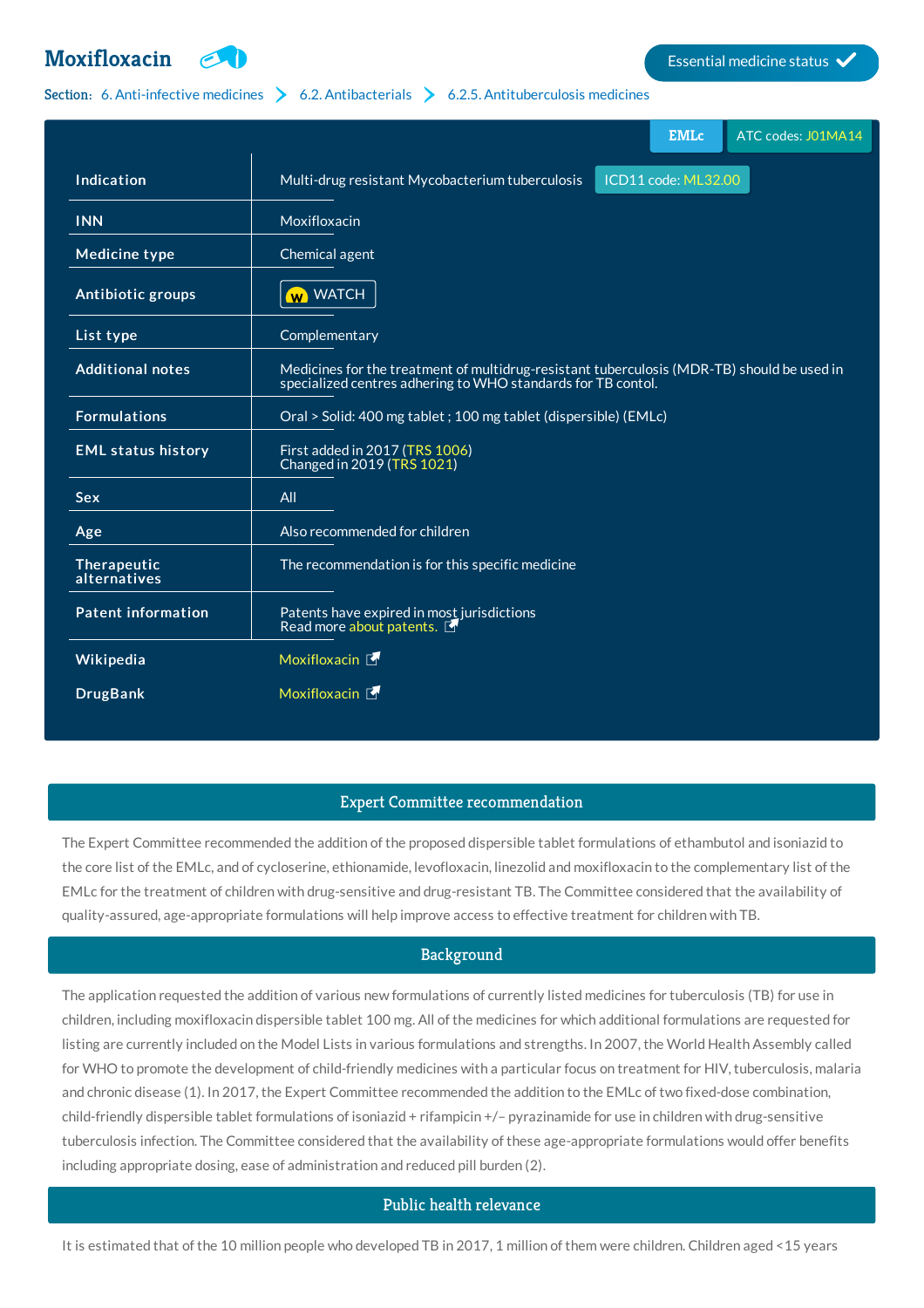accounted for 7.1% of the 6.4 million new or relapsed cases of TB notified to national TB programmes and reported to WHO. Children aged <15 years accounted for 15% and 10% of total TB deaths among HIV-negative and HIV-positive people, respectively – higher than their share of estimated cases, suggesting poorer access to diagnosis and treatment (3).

#### **Benefits**

Evidence for the clinical effectiveness of the medicines was evaluated at the time of their individual listings. Paediatric-friendly formulations The proposed new formulations are mostly dispersible formulations, meaning they can be mixed in liquid, making it easier to get the correct doses and for children to swallow. They are flavoured to overcome the bitterness associated with breaking, crushing and otherwise manipulating adult formulations. The proposed formulations are at lower strengths, aligned with the dosing needs of children according to the 2019 update of the WHO consolidated guidelines on drug-resistant tuberculosis treatment (4). With the exception of linezolid 150 mg dispersible tablet (which is still in development), the proposed formulations are all quality-assured, either through the WHO Prequalification for Medicines Programme, or by the Global Fund Expert Review Panel.

#### Harms

Evidence for the safety of the medicines was evaluated at the time of their individual listings.

#### Cost / cost effectiveness

No information was provided in the application.

## WHO guidelines

These medicines are all recommended the most recent WHO guidelines for treatment of drug-sensitive tuberculosis (2017) (5), treatment of latent TB infection (2018) (6), treatment of isoniazid mono-resistant TB (2018) (7) and treatment of drug-resistant TB (2019) (4).

#### Availability

The proposed new formulations are in the Stop TB Partnership's Global Drug Facility product catalogue and are reportedly being procured by programmes.

## Other considerations

Comments on the application were received from the WHO Global TB Programme. The technical unit advised that it supported the application, which was developed in consultation with the Global TB Programme, and was fully in line with the latest WHO recommendations on the management of multidrug-resistant TB (MDR-TB), rifampicin-resistant TB (RR-TB) and isoniazidresistant TB. The technical unit stated that the addition of child-friendly formulations of second-line antituberculosis medicines will greatly benefit children with drug-resistant tuberculosis.

1. Resolution WHA60.20. Better medicines for children. In: Sixtieth World Health Assembly, Geneva, 14–23 May 2007. Resolutions and decisions. Geneva: World Health Organization; 2007. Available from: http://apps.who.int/gb/ebwha/pdf\_files/WHASSA\_WHA60-Rec1/E/reso-60-en. pdf, accessed 30 October 2019.

2. The selection and use of essential medicines. Report of the WHO Expert Committee, 2017 (including the 20th WHO Model List of Essential Medicines and the 6th WHO Model List of Essential Medicines for Children) (WHO Technical Report Series, No. 1006). Geneva: World Health Organization; 2017. Available from https://apps.who.int/iris/bitstream/handle/10665/ 259481/9789241210157-eng.pdf, accessed 30 October 2019.

3. Global tuberculosis report 2018. Geneva: World Health Organization; 2018. Available from https://apps.who.int/iris/bitstream/handle/10665/274453/9789241565646-eng.pdf, accessed 30 October 2019.

4. WHO consolidated guidelines on drug-resistant tuberculosis treatment. Geneva: World Health Organization; 2019. Available from: https://apps.who.int/iris/bitstream/handle/10665/ 311389/9789241550529-eng.pdf, accessed 30 October 2019.

5. Guidelines for treatment of drug-susceptible tuberculosis and patient care, 2017 update. Geneva: World Health Organization; 2017. Available from: https://apps.who.int/iris/bitstream/ handle/10665/255052/9789241550000-eng.pdf, accessed 30 October 2019). 6. Latent tuberculosis infection: Updated and consolidated guidelines for programmatic management. Geneva: World Health Organization; 2018. Available from https://www.who.int/ tb/publications/2018/latent-tuberculosis-infection/en/, accessed 30 October 2019.